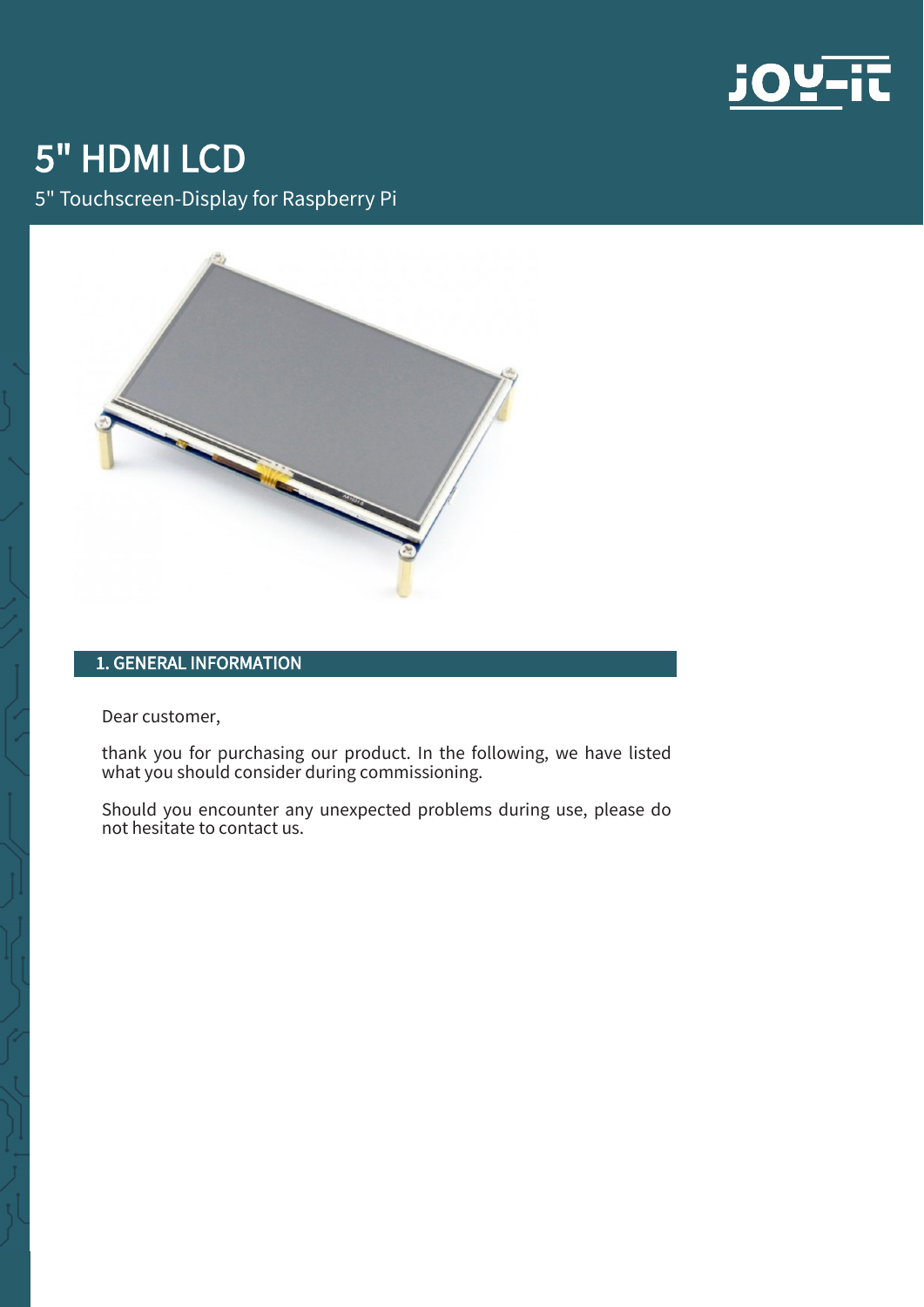### 2. CONNECTING THE DISPLAY

First, please ensure you set the backlight switch to ON.

If you have chosen to install the display drivers on your own, please skip the step of using the preinstalled image.

You can either install our prepared image or you can install our display driver.

Place your display on the GPIO pins so that both HDMI ports are placed above each other. Now connect both devices with the delivered HDMI connector.

The devices should now look like the image below:



#### 3. USING OUR PRE-INSTALLED IMAGE

You do not have to do any further configurations if you choose to use our pre-installed image. After the system installation, the device is ready to use.

First, please download the image. The latest version can be downloaded [in our download section.](https://joy-it.net/en/products/RB-LCD-5)

With the program Win32-Disk-[Imager,](https://sourceforge.net/projects/win32diskimager/) you can copy the downloaded image onto the SD-card. Select the image and the device as shown in the picture below. You can start the writing process with Write.

| Win32 Disk Imager<br><b>Image File</b><br>1s/2016-05-27-raspbian-jessie/2016-05-27-raspbian-jessie.img | $\equiv$<br>Device |
|--------------------------------------------------------------------------------------------------------|--------------------|
| MD5 Hash:<br>Copy<br>Progress                                                                          |                    |
| Version: 0.9.5<br>Cancel<br>Read<br>Write                                                              | Exit<br>лî         |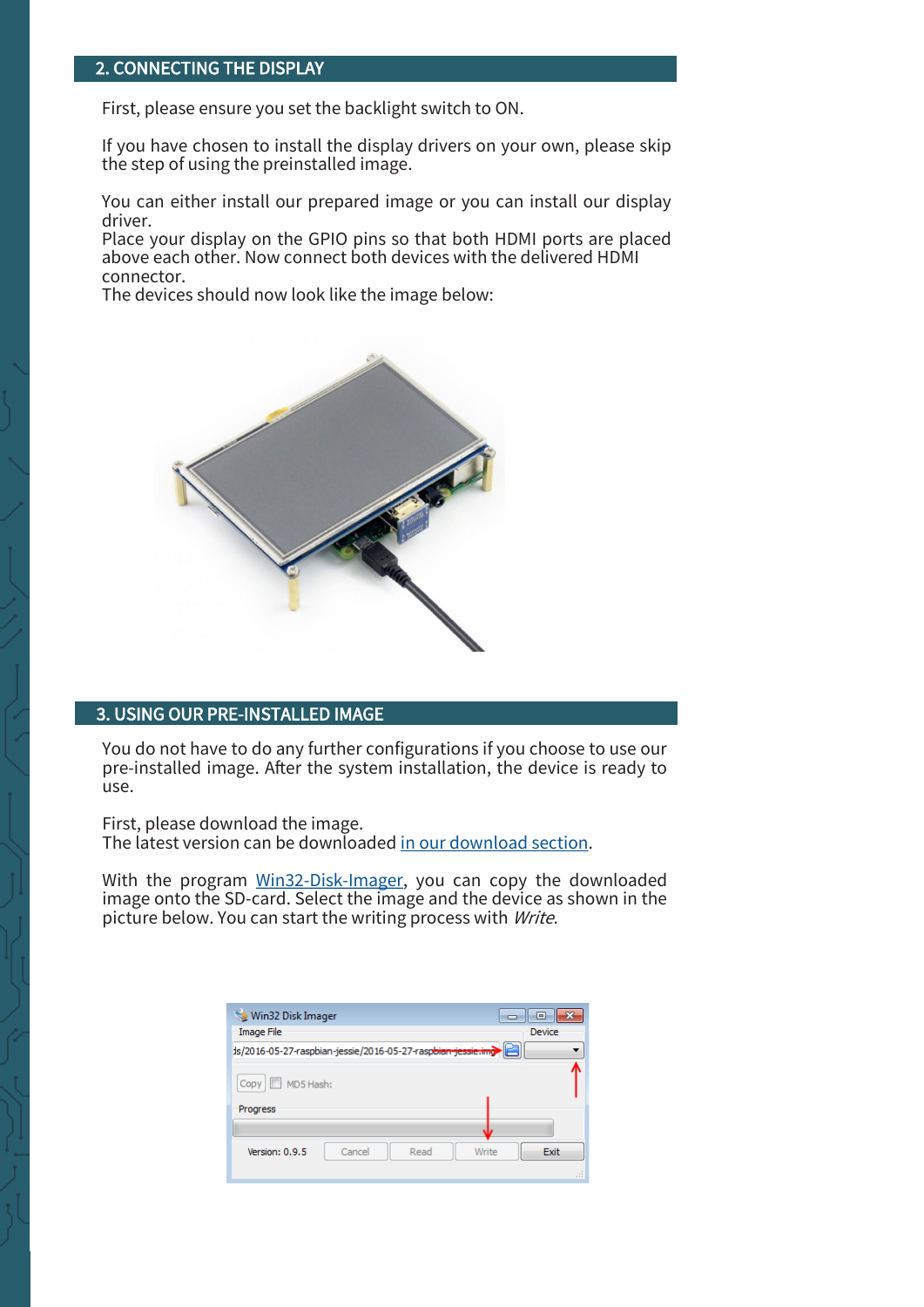#### 4. USING OUR DRIVERS

You can download our latest driver from our download section at https://joy-[it.net/de/products/RB](https://joy-it.net/de/products/RB-LCD-5)-LCD-5, to copy it on your Raspberry Pi.

Navigate in the terminal to the folder where you have already copied the file into and install the drivers with the following commands:

cd Downloads unzip LCD-show-master.zip cd LCD-show-master/ sudo bash ./LCD5-show

After a restart of the system, the display is ready to use.